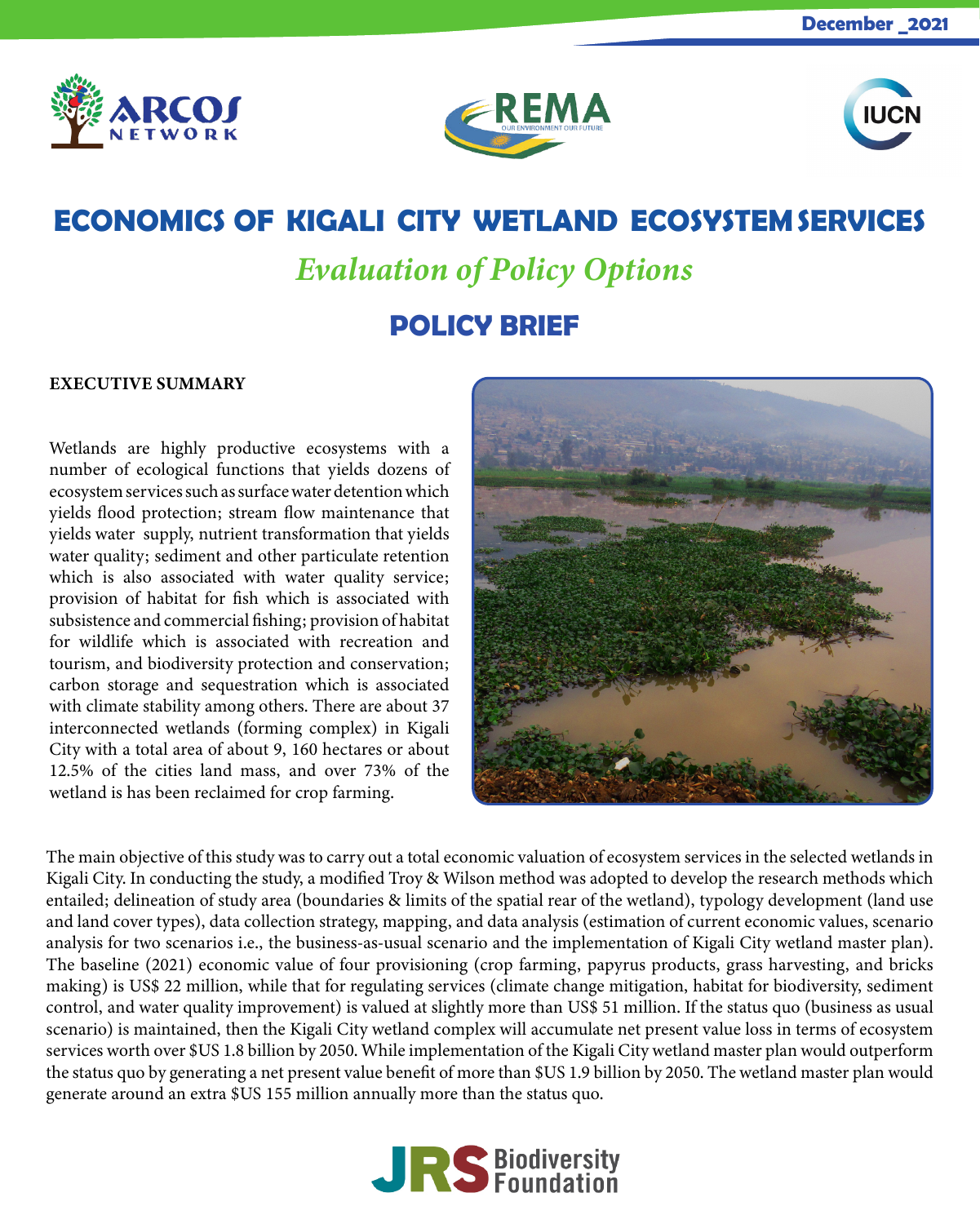#### 1. INTRODUCTION

Wetlands are highly productive ecosystems with a number of ecological functions that yields dozens of ecosystem services such as surface water detention which yields flood protection; stream flow maintenance that yields water supply, nutrient transformation that yields water quality; sediment and other particulate retention which is also associated with water quality service; provision of habitat for fish which is associated with subsistence and commercial fishing; provision of habitat for wildlife which is associated with recreation and tourism, and biodiversity protection and conservation; carbon storage and sequestration which is associated with climate stability among others<sup>1</sup>.

 Despite wetlands having the ability to offer close to two dozen of ecosystem services, they are also one of the ecosystems that are being subjected to the greatest degradation globally $^2$  . There was a decline of about 35% of global wetlands between 1970 and 2015<sup>3</sup> . The average annual rate of natural wetland loss estimated by the WET Index is -0.78% a year which is over three times faster than the average annual rate of loss of natural forests (-0.24% a year) between 1990 and 20154 . There are about 37 interconnected wetlands (forming a complex) in the City of Kigali, Rwanda, with a total area of about 9, 160 hectares. This is about 12.5% of the city's land mass), and over 73% of the wetland complex has been reclaimed for crop farming $^{\rm 5}$  .

The direct drivers or immediate causes of wetland loss and degradation include; infrastructure development, over-use, land conversion, pollution, water withdrawal, climate change, eutrophication, pollution, invasive alien species<sup>6</sup> , while the underlying causes of the direct drivers (the indirect drivers) include price distortions, income distribution inequalities, absence of full cost accounting, policy failures, market failures (missing prices), lack of property rights, population growth and the consequent and increasing economic development<sup>7</sup>. The main reason for the continued loss and degradation of wetlands throughout the world is because they (wetlands) have been traditionally considered to be of little or no value, or even at times to be of negative value<sup>8</sup>. This study therefore seeks to establish the exchange and utilitarian value of the City of Kigali wetlands complex so as to make them visible thereby making them comparable to other land uses.

The main objective of this study was to carry out a total economic valuation of ecosystem services in the selected wetlands in Kigali City. The specific objectives included: Development of a replicable methodology for ecosystem services assessment and total economic valuation; collection, organization and analysis of spatially explicit data to identify, assess and evaluate the key/priority ecosystem services in Kigali City complexes; provision of key and actionable recommendations for ecosystem mainstreaming in various sectors of development.

In conducting the study, a modified Troy & Wilson<sup>9</sup> method was adopted to develop the research methods which entailed; delineation of study area (boundaries & limits of the spatial rear of the wetland), typology development (land use and land cover types), data collection strategy, mapping, and data analysis (estimation of current economic values, scenario analysis for two scenarios i.e., the business as usual and the implementation of Kigali City wetland master plan).

#### 2. THE STUDY FINDINGS

## 2.1. Land Use Land Cover Types of Kigali City Wetlands Complex

The land use land cover for Kigali City wetland complex is majorly comprising of; cropland (7,273.1ha), Built up areas of commercial buildings, public facilities and residences (1,050ha), green spaces of parks and rivers (388.8ha), and papyrus and phragmites vegetation (408.1ha).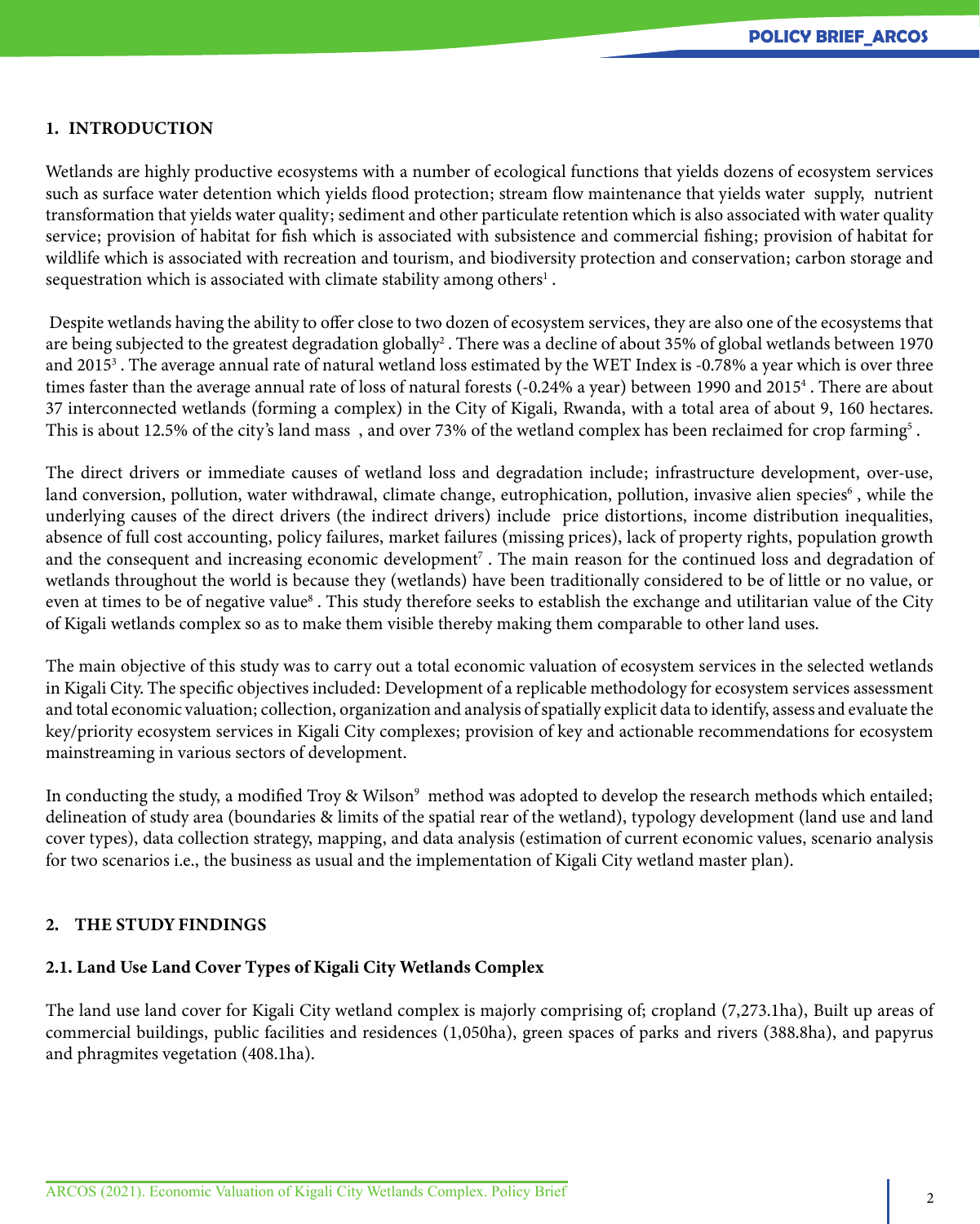#### 2.2. The Major Ecosystem Services of the Kigali City Wetlands Complex

There are around four important provisioning ecosystem services that support local city dwellers with income and livelihoods, they include; crop farming, papyrus and papyrus products, grass harvesting, and bricks making. Other ecosystem services of importance include; Flood control, sediment control, water purification, habitat for biodiversity, tourism and recreation, and carbon storage & sequestration. Table 1 shows various ecosystem services and the associated land uses.

| <b>Ecosystem service</b> | <b>Papyrus &amp; Phragmites</b> | Cropland | Grassland | <b>Green spaces</b> | <b>Built-up areas</b> |
|--------------------------|---------------------------------|----------|-----------|---------------------|-----------------------|
| Crop farming             |                                 |          |           |                     |                       |
| Papyrus products         |                                 |          |           |                     |                       |
| Grass harvesting         |                                 |          |           |                     |                       |
| Bricks making            |                                 |          |           |                     |                       |
| Biodiversity             |                                 |          |           |                     |                       |
| Flood control            |                                 |          |           |                     |                       |
| Water purification       |                                 |          |           |                     |                       |
| Sediment control         |                                 |          |           |                     |                       |
| Carbon storage           |                                 |          |           |                     |                       |
| Tourism & recreation     |                                 |          |           |                     |                       |

Table 1: Important ecosystem services and associated land uses

#### 2.3. The Current Economic (2021) Values of the Ecosystem Services

Various valuation techniques (market price, replacement cost, and damage cost avoided) coupled with value transfer functions were employed to estimate the baseline or also known as current (2021) economic values as shown in table 2.

|  |  | Table 2: The Current (2021) Economic Values of the Wetlands Ecosystem Services |
|--|--|--------------------------------------------------------------------------------|
|--|--|--------------------------------------------------------------------------------|

| <b>Ecosystem services</b>      | <b>Associated Wetlands Area (ha)</b> | <b>Economic Value (USD)</b> |
|--------------------------------|--------------------------------------|-----------------------------|
| Crop farming                   | 7,273.1                              | 20,357,035                  |
| Papyrus products               | 408.1                                | 129,776                     |
| Bricks making                  |                                      | 1,500,000                   |
| Grass harvesting               | 40                                   | 176,640                     |
| Flood control                  | 408.1                                | 1,490,789                   |
| Sediment control               | 648.1                                | 1,182,881                   |
| Water purification             | 836.9                                | 1,709,378                   |
| Habitat for biodiversity       | 836.9                                | 2,868,056                   |
| Tourism and recreation         | 388.8                                | 83,333                      |
| Carbon storage & sequestration | 7,894.6                              | 44,735,380                  |
| <b>Total</b>                   | 9,160                                | 74,233,268                  |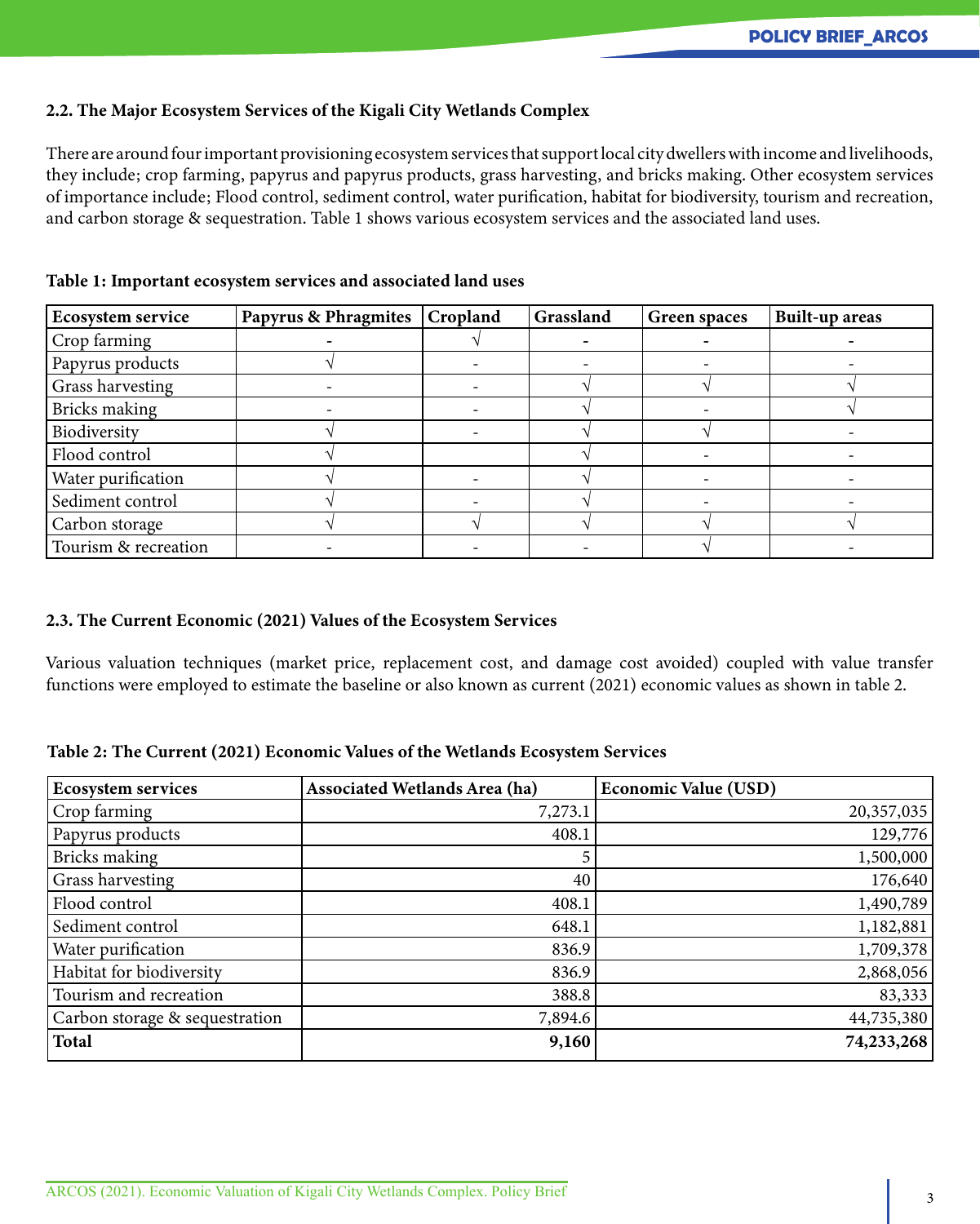#### 2.4. The Net Present Values of Maintaining the Current Land Use Practices in the Wetland

The economic performance of two wetlands management options were evaluated over a 30-year period, using a social discount rate of 10% per annum, and Net Present Values as the cost benefit analysis indicator. The first management option is the current wetlands land use practice also called the business as usual or status quo scenario in which the spatial dimensions of the wetlands land use and land cover are assumed to remain constant for the next 30 years. The cumulative economic benefits of the ecosystem services over the next 30 years are valued at slightly above US\$ 2 billion while the cumulative costs are valued at slightly above US\$ 8.6 billion. If the status quo (business as usual) is maintained, then the Kigali City wetlands complex will accumulate a net present value loss in terms of ecosystem services, worth over \$US 1.8 billion by 2050.

#### 2.5. The Net Present Values of Implementing the proposed Wetland Master Plan

The second management option is the Kigali City wetland master plan. Under the Kigali City Wetland Master Plan, there are three broad objectives of allocation of some wetland area (3,888 ha) for conservation, some other 3,851 ha of wetlands for sustainable use, and the remaining 1,421 hectares of wetlands for tourism and recreation. The net present value of the economic benefit of the wetland master plan over the next 30 years is slightly above US\$ 1.9 billion.

#### 2.6. The Annualized Incremental Benefits of the Wetland Master Plan over the Current Use

The additional benefit or cost of the recently formulated wetland master plan over or against the current practice also known as the business as usual or status quo scenario was also conducted through the annualized net present values, i.e., the annual net benefit expressed in each period as an even flow of the undiscounted net benefits and it is the same in each period as shown in table 4 below.

| <b>Ecosystem services</b>           | NPV of the BAU | NPV of the wetland mas-<br>ter plan | Incremental benefit of the wet-<br>land master plan | <b>Annualized net NPV</b> |
|-------------------------------------|----------------|-------------------------------------|-----------------------------------------------------|---------------------------|
| Papyrus products                    | 1,004,099      | 3,156,725                           | 2,152,626                                           | 228,349                   |
| Crop farming                        | 146,926,767    | 49,123,888                          | $-97,802,879$                                       | $-10,374,856$             |
| Grass harvesting                    | 350,063        | 350,063                             |                                                     | 0                         |
| Bricks making                       | 5,656,149      | 5,656,149                           |                                                     | 0                         |
| Biodiversity value                  | 27,036,921     | 186,627,128                         | 159,590,207                                         | 16,929,209                |
| Flood control                       | 13,995,836     | 178,725,562                         | 164,729,726                                         | 17,474,405                |
| Water purification                  | 16,118,013     | 100,367,323                         | 84,249,310                                          | 8,937,103                 |
| Sediment control                    | 11,150,918     | 88,586,568                          | 77,435,650                                          | 8,214,316                 |
| Tourism & recreation                | 9,749,390      | 17,373,083                          | 7,623,693                                           | 808,716                   |
| Carbon storage & se-<br>questration | 421,716,601    | 1,490,385,881                       | 1,068,669,280                                       | 113,363,634               |
| <b>Total</b>                        |                | 653, 704, 757   2, 120, 352, 370    | 1,466,647,613                                       | 155,580,876               |

## Table 4: The annualized incremental benefits and costs of the wetland master and the BAU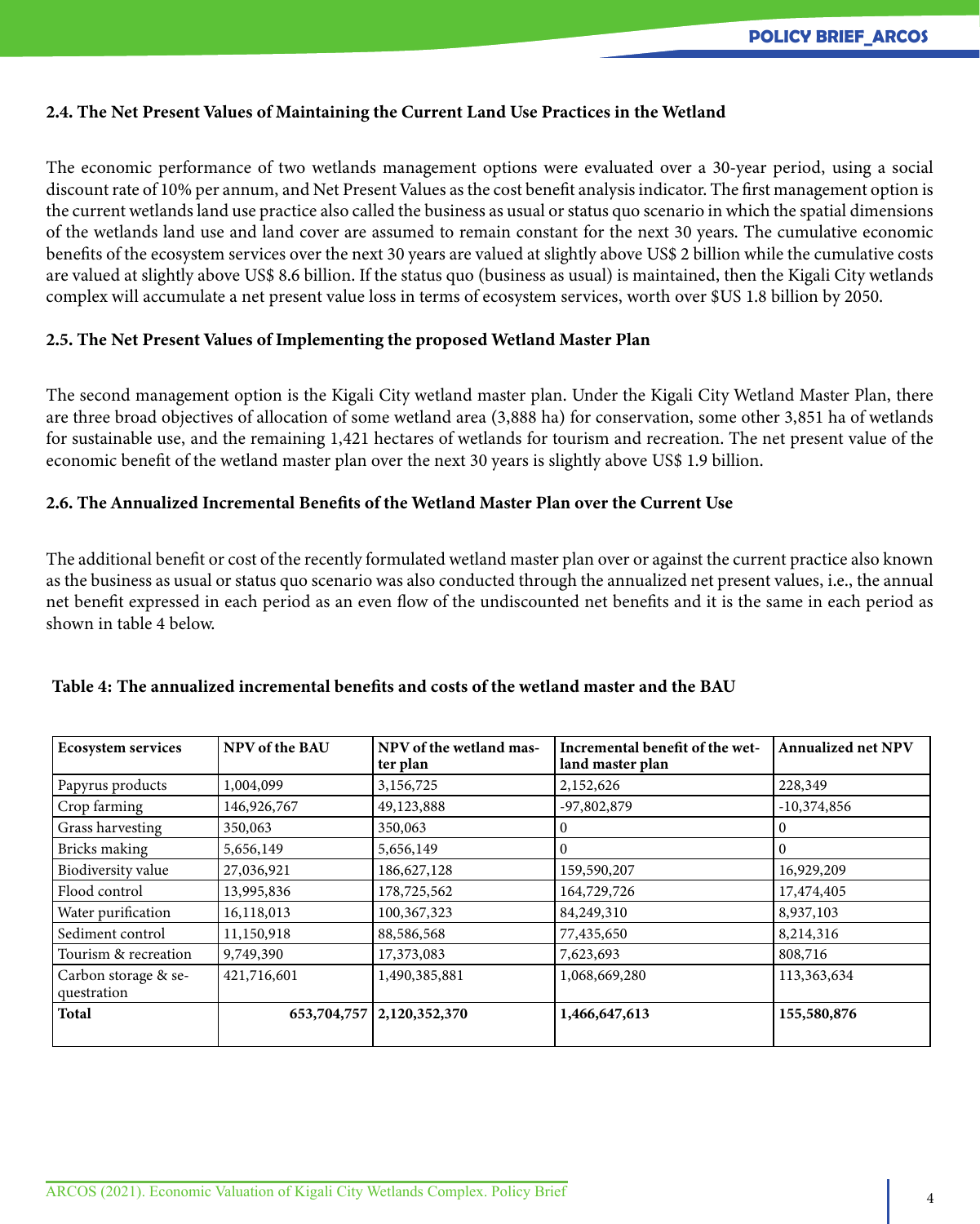#### RECOMMENDATIONS

- Investments in regular data collection is recommended to help in keeping track of the flow of the ecosystem services provision.
- The Kigali City wetland master plan should be implemented over the status quo since it will generate more than \$US 155 million annually over the business-as-usual scenario.
- Mitigation measures for the losses and damages (specially to crop farmers who are the likely losers) in case the wetland master plan is implemented should be considered.
- Investing on the wetland as a carbon sink for climate change mitigation is also recommended.
- The more primary studies can still be conducted since the study relied considerably on value transfer functions.

#### POLICY IMPLICATIONS

- Retaining the business-as-usual scenario will results into an improvement in agricultural outcome for Kigali City and the larger Rwanda since it will generate an annualized benefit of over \$US 10 million over the implementation of the Kigali City wetland master plan and potentially keep 14 thousand households in employment.
- However, implementation of the Kigali City wetland master plan will have policy implications on the stakeholders and economic value of wetland ecosystem services as follows;
- Crop farming would lead to economic losses to a cross-section of the over 14 thousand city dwellers who depend on the Kigali wetlands complex for crop farming if the wetland master plan is implemented .
- Products from Papyrus & other related grasses will result into an annual incremental benefit worth \$US 228 thousand above the current levels.
- Water purification function for use by downstream community would offer an annual incremental economic benefit valued at \$US 8.9 million over and above the current Kigali wetlands complex management and utilization.
- Sediment control would result into an improvement and offer annual incremental net benefit of \$ US 8 million over and above the current use of the Kigali wetlands complex.
- Flood control for disaster mitigation would l result into an annual incremental value of \$US 17 million over the current Kigali wetlands complex management and use.
- Carbon storage and sequestration for climate change mitigation would have an annual incremental benefit over the current management worth \$US 113 million.
- Habitat for biodiversity conservation value will have an incremental benefit over the current practice worth \$US 16.9 million annually.
- Tourism and recreation would result into an annual net benefit of over \$US 800 thousand over the current business as usual scenario.